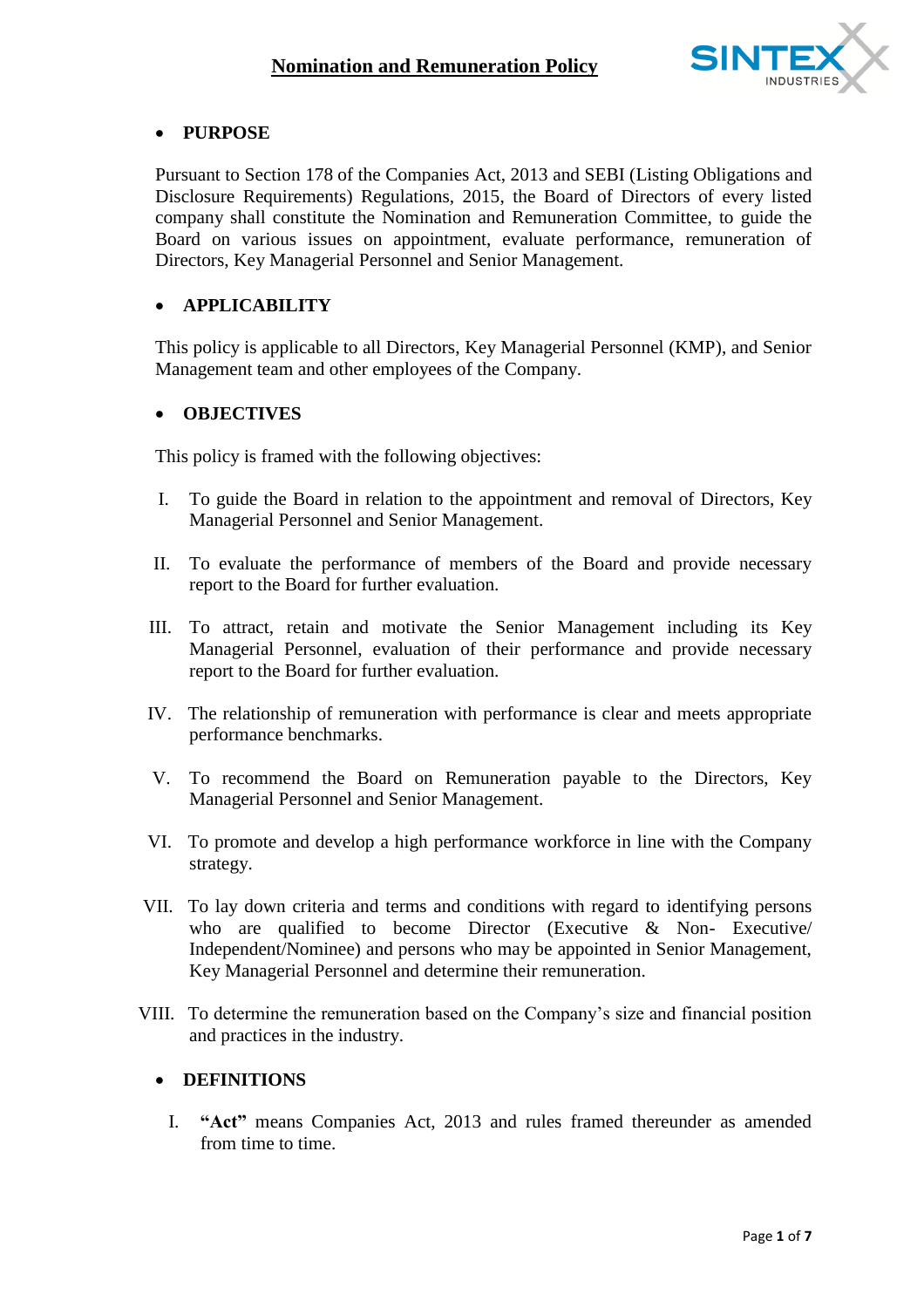- II. **"Board of Directors"** or **Board**, in relation to the company, means the collective body of the Directors of the Company.
- III. **"Committee"** means Nomination and Remuneration Committee of the Company as constituted or reconstituted by the Board.
- IV. **"Company**" means **"Sintex Industries Limited"**.
- V. "**Managerial Personnel**" means Managerial Personnel or Persons, applicable under section 196 and other applicable provisions of the Companies Act, 2013.
- VI. **"Policy"** or "**This policy**" means Nomination and Remuneration Policy.
- VII. **"Remuneration"** means any money or its equivalent given or passed to any person for services rendered by him and includes perquisites as defined under the Income Tax Act, 1961.
- VIII. **"Independent Director"** means a Director referred to in Section 149 (6) of the Companies Act, 2013.
- IX. **"Key Managerial Personnel" (KMP)** means
	- a. The Chief Executive Officer or the Managing Director or the Manager and in their absence the Whole-time Director;
	- b. The Company Secretary and
	- c. The Chief Financial Officer
- **X. "Senior Management"** mean officers/personnel of the Company who are members of its core management team excluding board of directors and normally this shall comprise all members of management one level below the chief executive officer/managing director/whole time director/manager and shall specifically include company secretary and chief financial officer.

Unless the context otherwise requires, words and expressions used in this policy and not defined herein but defined in the Companies Act, 2013 or the SEBI (Listing Obligations and Disclosure Requirements) Regulations, 2015 as may be amended from time to time shall have the meaning respectively assigned to them therein.

**POLICY**

## **1. CONSTITUTION OF NOMINATION AND REMUNERATION COMMITTEE:**

This Policy envisages the role and responsibility of the Independent Directors, Constitution of the Nomination and Remuneration Committee, term of appointment of Managerial Personnel, Directors, KMPs, Senior Management, remuneration of the Managerial Personnel, KMPs, Senior Management, Independent Directors, Stock Options to Managerial Personnel, KMPs, Senior Management, other employees, evaluation of Managerial Personnel, KMPs, Senior Management, Independent Directors, etc.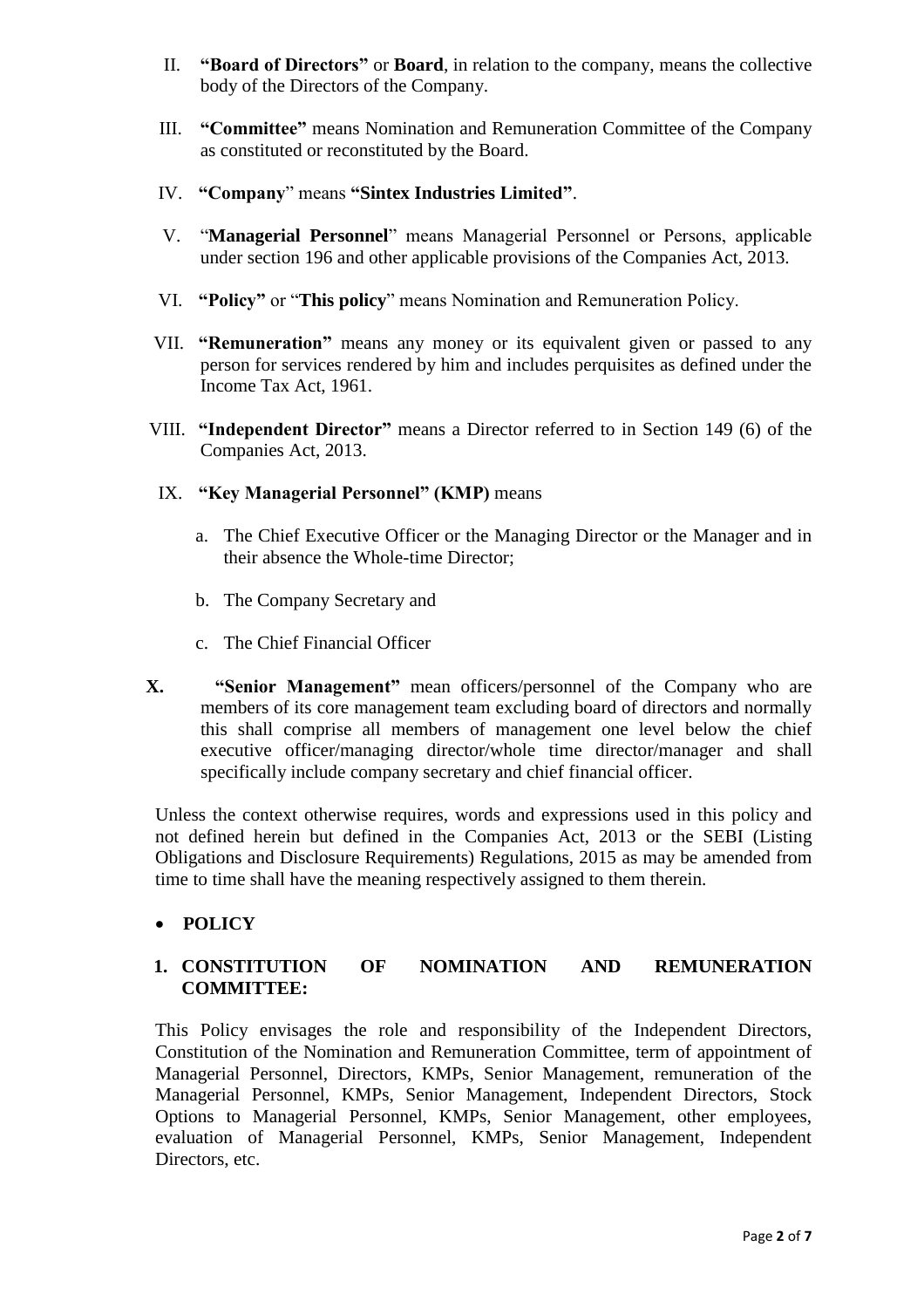The Nomination and Remuneration Committee will consist of three or more nonexecutive directors, out of which at least one-half shall be independent director(s), provided that Chairperson of the Company may be appointed as a member of this Committee but shall not chair such Committee. The Chairperson of the nomination and remuneration committee shall be an independent director.

The Board shall reconstitute the Committee as and when required to comply with the provisions of the Companies Act, 2013 and the SEBI (Listing Obligations and Disclosure Requirements) Regulations, 2015 and applicable statutory requirements. The quorum for a meeting of the Committee shall be either two members or one third of the members of the committee, whichever is greater, including at least one independent director in attendance.

The meeting of Committee shall be held at such regular intervals as may be required to carry out the objectives set out in the Policy.

The Committee members may attend the meeting physically or through Video conference or through permitted audio –visual mode, subject to the provisions of the applicable laws. The Committee shall have the authority to call such employee (s), senior official(s) and / or externals, as it deems fit. The Company Secretary shall act as Secretary to the Committee.

# **2. ROLE AND POWERS OF THE COMMITTEE:**

The Role and Powers of the Committee shall be as under:

- a) To formulate a criteria for determining qualifications, positive attributes and independence of a Director.
- b) To formulate criteria for evaluation of Independent Directors and the Board.
- c) To identify persons who qualify to become Directors and who may be appointed in Senior Management in accordance with the criteria laid down in this Policy.
- d) To carry out evaluation of every Director's performance.
- e) To recommend to the Board the appointment and removal of Directors, Key Managerial Personnel and Senior Management.
- f) To recommend to the Board policy relating to remuneration for Directors, Key Managerial Personnel and Senior Management.
- g) To ensure that level and composition of remuneration is reasonable and sufficient, relationship of remuneration to performance is clear and meet appropriate performance benchmarks.
- h) To devise a policy on Board Diversity.
- i) To formulate the Nomination and Remuneration policy of the Company and propose any amendments.
- j) To assist the Board in ensuring that plans are in place for orderly succession for appointments to the Board, Key Managerial Personnel and to senior management.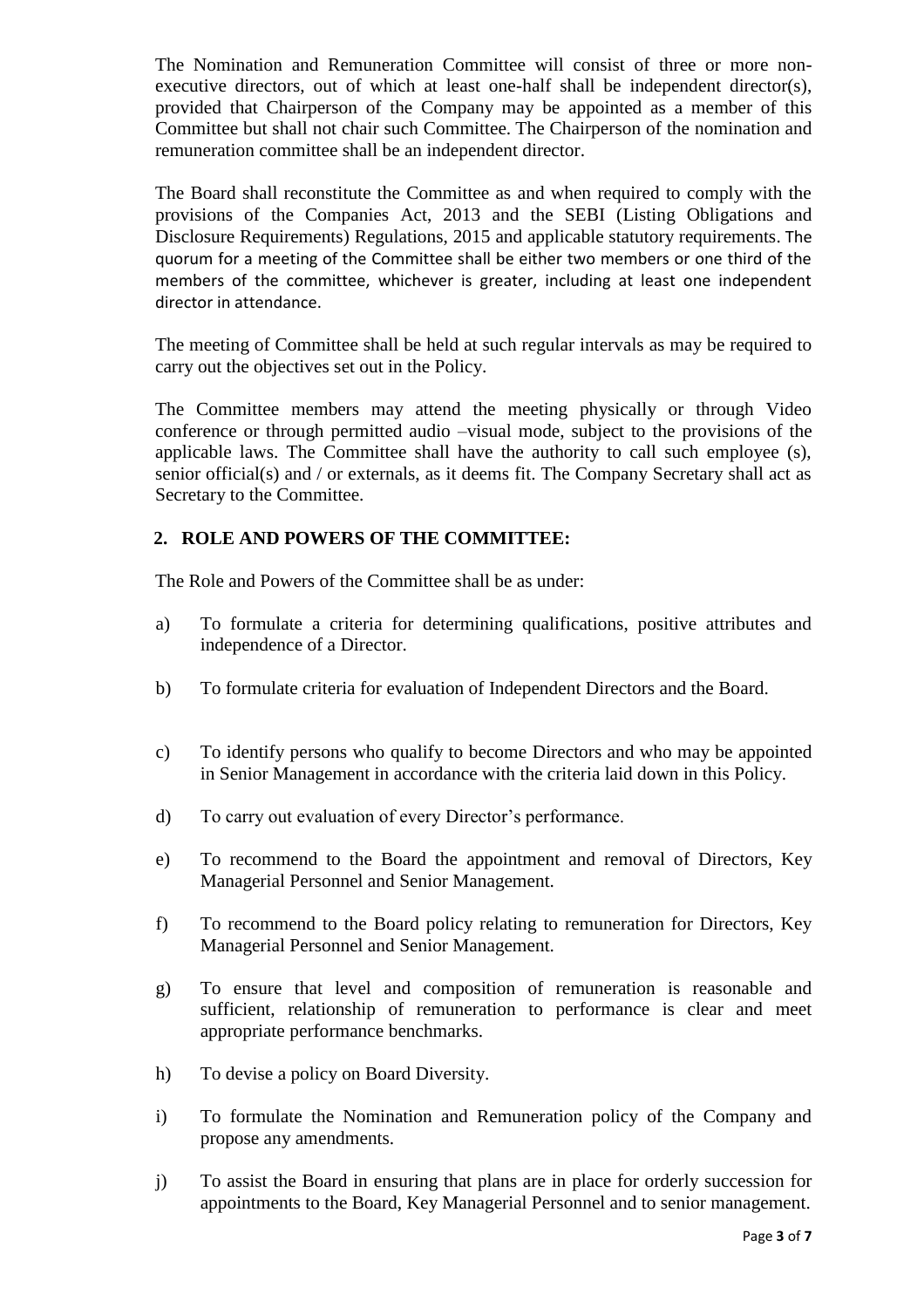- k) to extend or continue the term of appointment of the independent director, on the basis of the report of performance evaluation of independent directors.
- l) recommend to the board, all remuneration, in whatever form, payable to senior management.
- m) To carry out any other function as is mandated by the Board from time to time and /or enforced by the statutory notification, amendment or modification, as may be applicable.

The Chairperson of the Nomination and Remuneration Committee or, in his absence, any other member of the Committee authorised by him, shall be present at the General meetings of the Company, to answer the shareholders queries, if any.

The Nomination and Remuneration Committee shall set up a mechanism to carry out its functions and is further authorized to delegate any / all of its powers to any of the Directors and /or Officers of the Company, as deemed necessary for proper and expeditious execution.

# **3. APPOINTMENT OF MANAGERIAL PERSONNEL, DIRECTOR, KMP AND SENIOR MANAGEMENT:**

- a) The Committee shall identify and ascertain the integrity, qualification, expertise and experience of the person for appointment as Managerial Personnel, Director or KMP or Senior Management and recommend to the Board his /her appointment.
- b) A person should possess adequate qualification, expertise and experience for the position he /she is considered for appointment. The Committee has discretion to decide whether qualification, expertise and experience possessed by a person is sufficient /satisfactory for the concerned position.
- c) Appointment of Independent Directors is also subject to compliance of provisions of section 149 of the Companies Act, 2013, read with Schedule IV and rules thereunder and the SEBI (Listing Obligations and Disclosure Requirements) Regulations, 2015.

## **4. TERM / TENURE**

## **a. Managerial Personnel:**

The Company shall appoint or re-appoint any person as its Managerial Personnel for a term not exceeding five years at a time. No re-appointment shall be made earlier than one year before the expiry of term.

## **b. Independent Director:**

An Independent Director shall hold office for a term up to five consecutive years on the Board of the Company and will be eligible for reappointment on passing of a special resolution by the Company and Disclosure of such appointment in the Board's report.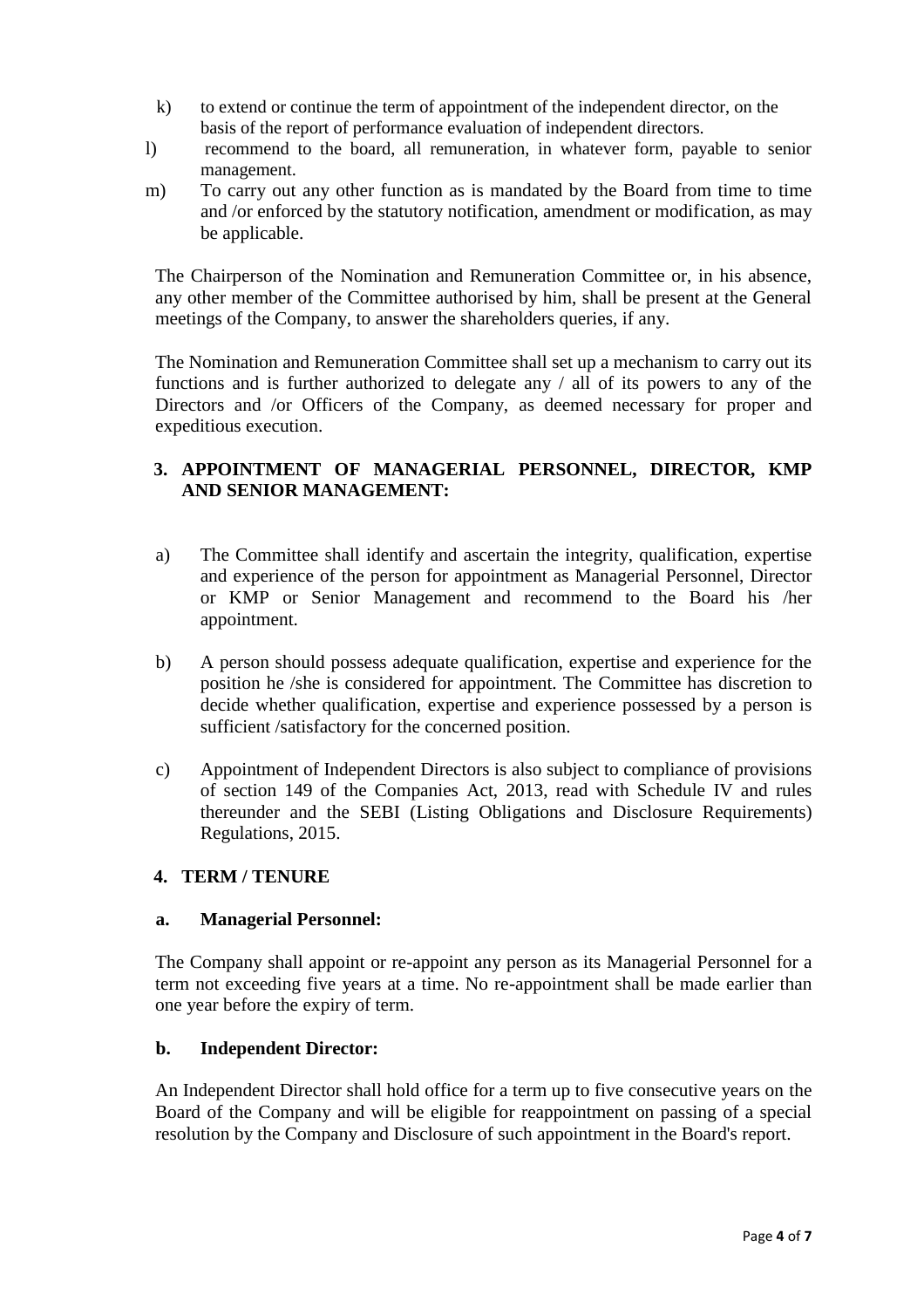No Independent Director shall hold office for more than two consecutive terms, but such Independent Director shall be eligible for appointment after expiry of three years of ceasing to become an Independent Director.

The Committee shall not recommend the appointment of a person or continue the directorship of any person as a non-executive director who has attained the age of seventy five years unless a special resolution is passed to that effect, in which case the explanatory statement annexed to the notice for such motion shall indicate the justification for appointing such a person.

The maximum tenure of Independent Directors shall also be in accordance with the Companies Act, 2013 and clarifications/ circulars issued by the Ministry of Corporate Affairs, in this regard, from time to time.

## **5. RETIREMENT:**

Any Director other than the Independent Director shall retire as per the applicable provisions of the Companies Act, 2013. The Board will have the discretion to retain the Director, KMP, Senior Management in the same position / remuneration or otherwise even after attaining the retirement age, for the benefit of the Company.

## **6. REMUNERATION OF MANAGERIAL PERSONNEL, KMP AND SENIOR MANAGEMENT:**

- a. The Remuneration / Compensation / Profit linked Incentive etc. to Managerial Personnel, KMP and Senior Management will be determined by the Committee and recommended to the Board for approval. The Remuneration / Compensation / Profit Linked Incentive etc. to be paid for Managerial Personnel shall be subject to the prior/post approval of the shareholders of the Company and Central Government, wherever required.
- b. The remuneration and commission to be paid to Managerial Personnel shall be as per the statutory provisions of the Companies Act, 2013, and the rules made thereunder for the time being in force.
- c. Managerial Personnel, KMP and Senior Management shall be eligible for a monthly remuneration as may be approved by the Board on the recommendation of the Committee in accordance with the statutory provisions of the Companies Act, 2013, and the rules made thereunder for the time being in force. The breakup of the pay scale and quantum of perquisites including, employer's contribution to P.F, pension scheme, medical expenses, club fees etc. shall be decided and approved by the Board on the recommendation of the Committee and approved by the shareholders and Central Government, wherever required.
- d. If, in any financial year, the Company has no profits or its profits are inadequate, the Company shall pay remuneration to its Managerial Personnel in accordance with the provisions of Schedule V of the Companies Act, 2013 and if it is not able to comply with such provisions, with the prior approval of the Central Government.
- e. If any Managerial Personnel draws or receives, directly or indirectly by way of remuneration any such sums in excess of the limits prescribed under the Companies Act, 2013 or without the prior sanction of the Central Government,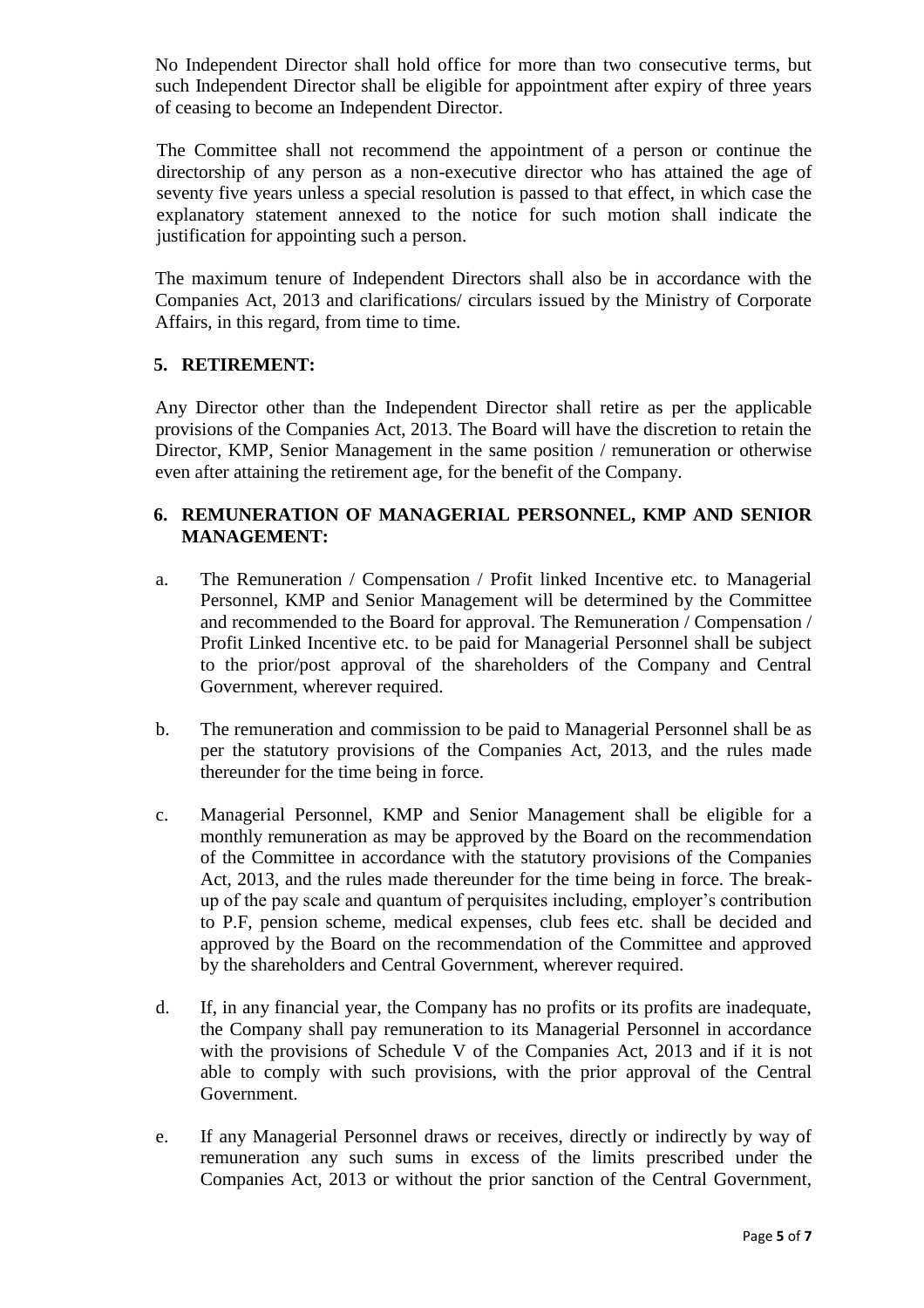where required, he / she shall refund such sums to the Company and until such sum is refunded, hold it in trust for the Company.

- f. Increments if declared to the existing remuneration / compensation structure shall be recommended by the Committee to the Board which should be within the limits approved by the Shareholders in the case of Managerial Personnel.
- g. Where any insurance is taken by the Company on behalf of its Managerial Personnel, KMP and Senior Management for indemnifying them against any liability, the premium paid on such insurance shall not be treated as part of the remuneration payable to any such personnel.
- h. Only such employees of the Company as approved by the Nomination and Remuneration Committee will be granted ESOPs.

## **7. REMUNERATION TO NON-EXECUTIVE / INDEPENDENT DIRECTORS:**

#### **a. Remuneration / Profit Linked Commission:**

The remuneration / profit linked commission shall be in accordance with the statutory provisions of the Companies Act, 2013, and the rules made thereunder for the time being in force.

#### **b. Sitting Fees:**

The Non- Executive / Independent Director may receive remuneration by way of fees for attending meetings of Board or Committee thereof. Provided that the amount of such fees shall not exceed the maximum amount as provided in the Companies Act, 2013, per meeting of the Board or Committee or such amount as may be prescribed by the Central Government from time to time.

#### **c. Limit of Remuneration /Profit Linked Commission:**

Remuneration /profit linked Commission may be paid within the monetary limit approved by shareholders, subject to the limit as specified in the SEBI (Listing Obligations and Disclosure Requirements) Regulations, 2015 and the Companies Act, 2013.

## **d. Stock Options:**

Pursuant to the provisions of the Companies Act 2013, Managerial Personnel, KMP, Senior Management and an employee shall be entitled to any Employee Stock Options (ESOPs) of the Company.

## **8. FAMILIARIZATION PROGRAM FOR INDEPENDENT DIRECTORS:**

- a) The Company shall familiarize the Independent Directors with the company, their roles, rights, responsibilities in the Company, nature of the industry in which the Company operates, business model of the company, etc., through various programs.
- b) The details of such familiarization programs shall be disclosed on the Company's website and a web link thereto shall also be given in the Annual Report.